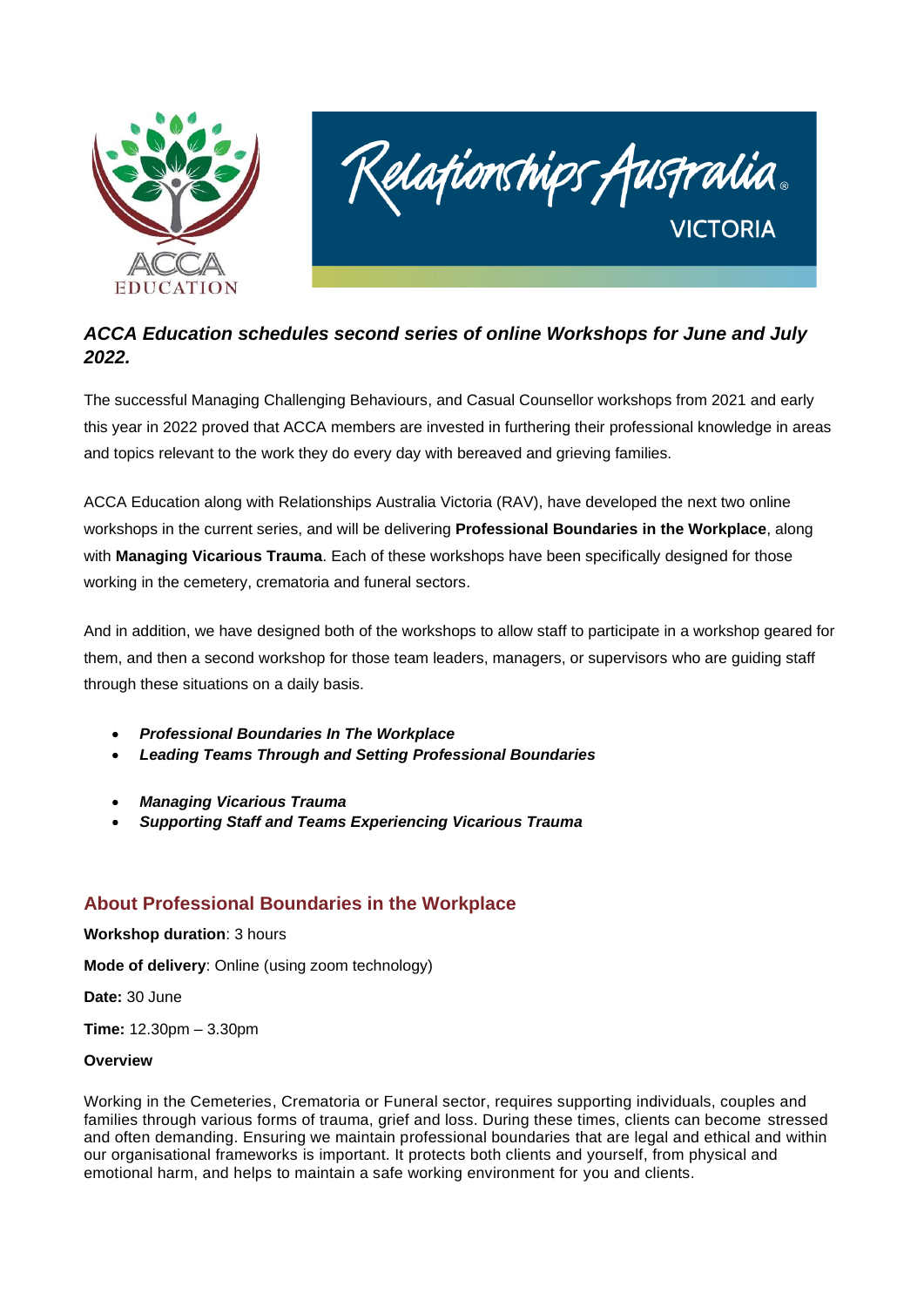Sometimes you may encounter challenging situations in your work which can make maintaining these boundaries difficult. These situations require you to have a clear understanding of your role and ethical principles, and the organisation's policies and code of conduct. It is also important for workers to be clear and assertive with clients about the boundaries of their role and what is appropriate behavio ur.

By the end of this workshop, participants will be able to:

- Understand professional boundaries, ethical and professional behaviour
- Understand the difficulties in navigating through professional boundaries
- Set clear expectations and boundaries with clients
- Understand the boundaries of professional roles and when to refer to other services
- Manage ethical dilemmas and client expectations
- Maintain physical and emotional safety
- Develop reflective practices and self-care strategies

### **What participants need for the workshop:**

- Access to a device, laptop or monitor
- Headphones/earphones
- **Speakers**
- Wifi/internet access
- Webcam device/camera
- Quiet learning space

## **About Leading Teams through & setting Professional Boundaries in the workplace**

**Workshop duration**: 3 hours

**Mode of delivery**: Online (using zoom technology)

**Date:** 8 July

**Time:** 12.30pm – 3.30pm

### **Overview**

During times of grief and loss, clients can become demanding, or from time to time our staff may become emotionally attached or connected with a client during their grief and loss experience. As leaders, we need to ensure we provide organisational frameworks that protect our staff, enabling them to maintain professional boundaries that are legal and ethical. This protects clients, organisations and staff from physical and emotional harm, and helps to maintain a safe working environment.

Managing challenging situations in your work can make maintaining boundaries difficult, and as leaders we need to be able to identify, respond and support staff. Through this workshop we will provide the skills and understanding to be able to effectively set and address professional boundaries within your teams.

By the end of this workshop, participants will be able to:

- Understand professional boundaries, ethical and professional behaviour
- Understand the difficulties your staff may experience in navigating through professional boundaries
- Know how to set clear expectations and frameworks with your staff for setting boundaries with clients
- Provide strategies to identify and respond to breeches of professional boundaries, and referrals
- How to manage ethical dilemmas with staff and clients
- Maintain your physical and emotional safety
- Develop reflective practices and your own self-care strategies, and supporting staff with their self-care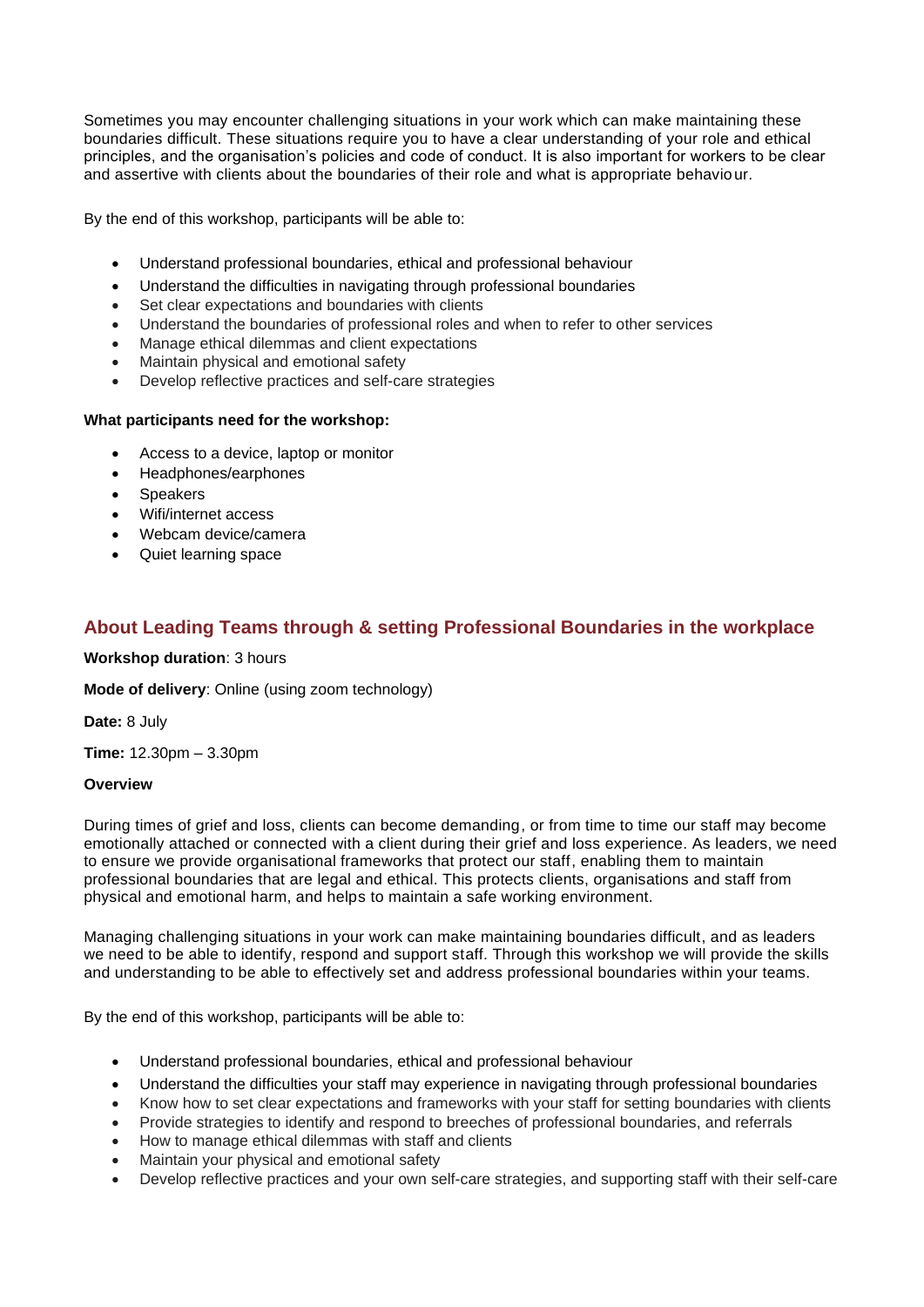### **What participants need for the workshop:**

- Access to a device, laptop or monitor
- Headphones/earphones
- Speakers
- Wifi/internet access
- Webcam device/camera

## **About Managing Vicarious Trauma**

**Workshop duration**: 3 hours

**Mode of delivery**: Online (using zoom technology)

**Dates: 21 or 28 July**

**Time:** 12.30pm – 3.30pm

### **Overview**

Working in the Cemeteries and Funeral sectors, the conversations of death and dying, and working with grief and loss, hearing about another person's trauma and witnessing their associated distress occur daily, which can result in vicarious trauma. Over time, this work-related exposure to clients' trauma can have a significant impact on your wellbeing.

This workshop will explore different types of trauma and how they can impact staff and organisations. Factors that enhance and undermine resilience will be discussed and explored and how to identify vicarious trauma. We will also outline strategies that you can use to manage vicarious trauma and maintain your own wellbeing at work.

#### **Learning outcomes**

By the end of this workshop, participants will be able to:

- understand the nature and impact of vicarious trauma
- identify tools for monitoring your own personal and professional wellbeing
- identify strategies to reduce your risk, and the risk of others, of experiencing vicarious trauma
- recognise the signs and symptoms that may indicate vicarious trauma is affecting your wellbeing and work
- incorporate practices that support resilience and sustainability into work routines
- strategies to manage your own self-care and wellbeing when addressing Vicarious Trauma

### **What participants need for the workshop:**

- Access to a device, laptop or monitor
- Headphones/earphones
- Speakers
- Wifi/internet access
- Webcam device/camera
- Quiet learning space